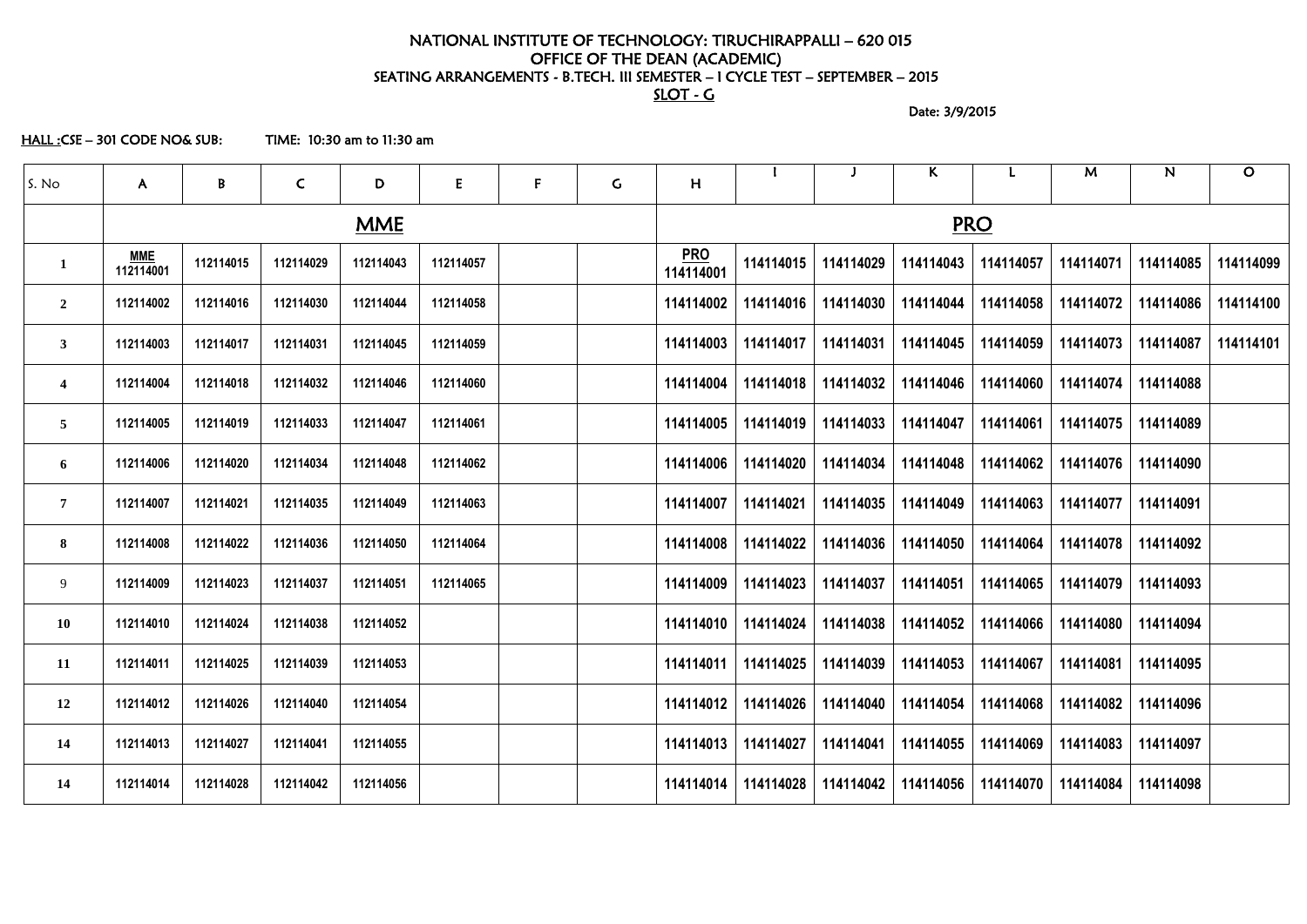### NATIONAL INSTITUTE OF TECHNOLOGY: TIRUCHIRAPPALLI – 620 015 OFFICE OF THE DEAN (ACADEMIC) SEATING ARRANGEMENTS - B.TECH. V SEMESTER – I CYCLE TEST – SEPTEMBER – 2015

Date: 3/9/2015

HALL :CSE – 301 CODE NO& SUB: TIME: 9:00 AM TO 10:00 AM

| S. No                   | $\mathsf{A}$              | $\pmb B$  | $\mathsf{C}$ | D            | E | F | $\mathsf{G}$ | H         |           |           | K                     |              | M         | ${\bf N}$ | $\mathbf O$ |
|-------------------------|---------------------------|-----------|--------------|--------------|---|---|--------------|-----------|-----------|-----------|-----------------------|--------------|-----------|-----------|-------------|
|                         |                           |           |              | <b>PR004</b> |   |   |              |           |           |           |                       | <b>PR023</b> |           |           |             |
| $\mathbf{1}$            | <b>PR004</b><br>114113001 | 114113069 | 114113094    |              |   |   |              | 114113002 | 114113015 | 114113026 | 114113040             | 114113052    | 114113062 | 114113077 | 114113095   |
| $\overline{2}$          | 114113004                 | 114113071 |              |              |   |   |              | 114113003 | 114113016 | 114113027 | 114113041             | 114113053    | 114113063 | 114113078 | 114113096   |
| 3 <sup>7</sup>          | 114113005                 | 114113075 |              |              |   |   |              | 114113006 | 114113017 | 114113029 | 114113042             | 114113054    | 114113065 | 114113079 | 114113097   |
| $\overline{\mathbf{4}}$ | 114113008                 | 114113076 |              |              |   |   |              | 114113007 | 114113018 | 114113030 | 114113043             | 114113055    | 114113066 | 114113081 | 114113098   |
| 5 <sub>5</sub>          | 114113028                 | 114113080 |              |              |   |   |              | 114113009 | 114113019 | 114113031 | 114113045             | 114113056    | 114113067 | 114113082 |             |
| 6                       | 114113036                 | 114113084 |              |              |   |   |              | 114113010 | 114113020 |           | 114113032   114113047 | 114113057    | 114113068 | 114113083 |             |
| $7\phantom{.0}$         | 114113038                 | 114113085 |              |              |   |   |              | 114113011 | 114113021 | 114113033 | 114113048             | 114113058    | 114113070 | 114113087 |             |
| 8                       | 114113044                 | 114113089 |              |              |   |   |              | 114113012 | 114113022 | 114113034 | 114113049             | 114113059    | 114113072 | 114113088 |             |
| 9                       | 114113046                 | 114113090 |              |              |   |   |              | 114113013 | 114113023 | 114113037 | 114113050             | 114113060    | 114113073 | 114113091 |             |
| <b>10</b>               | 114113064                 | 114113092 |              |              |   |   |              | 114113014 | 114113024 | 114113039 | 114113051             | 114113061    | 114113074 | 114113093 |             |
| 11                      |                           |           |              |              |   |   |              |           |           |           |                       |              |           |           |             |
| 12                      |                           |           |              |              |   |   |              |           |           |           |                       |              |           |           |             |
| 13                      |                           |           |              |              |   |   |              |           |           |           |                       |              |           |           |             |
| 14                      |                           |           |              |              |   |   |              |           |           |           |                       |              |           |           |             |

Roll No. of Absentees:---------------------------------------------------------------------------------------------------------------------------------------------------------------------------------------------------------------------------------------------------------------------------------------------------------------------

----------------------------------------------------------------------------------------------------------------------------------------------------------------------------------------------------------------------------------------------------------------------------------------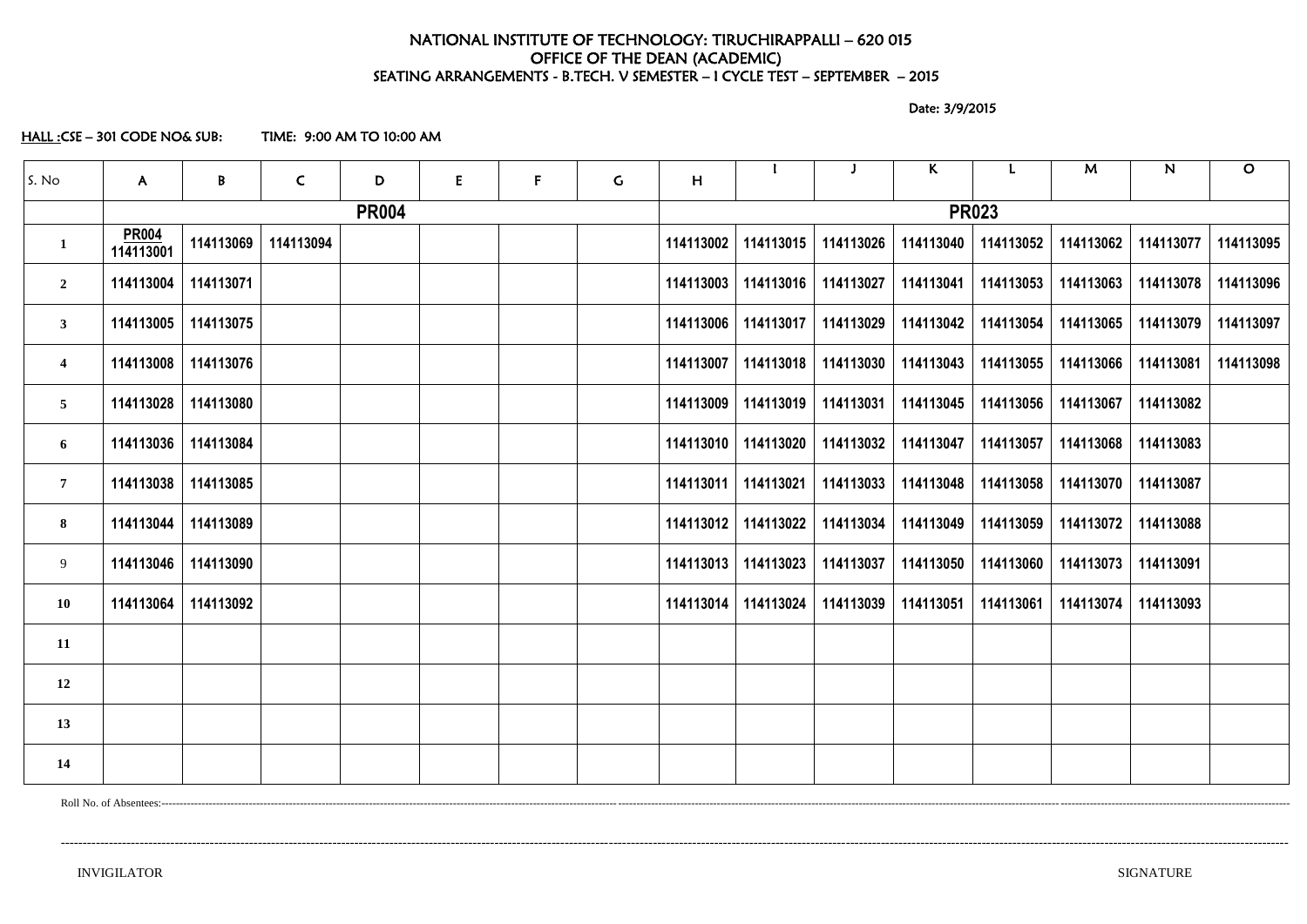### NATIONAL INSTITUTE OF TECHNOLOGY: TIRUCHIRAPPALLI – 620 015 OFFICE OF THE DEAN (ACADEMIC) SEATING ARRANGEMENTS - B.TECH. VII SEMESTER – I CYCLE TEST – SEPTEMBER – 2015 SLOT G

Date: 3/9/2015

### HALL : CSE – 301 CODE NO& SUB: TIME: 12:00 NOON TO 1:00 PM

| $\mathsf{A}$     | B                        | $\mathsf{C}$ | D                       | E         | F.                        | $\mathsf{G}$ | H         |                         |                              | K         |           | M         | N         | $\mathbf{O}$ |
|------------------|--------------------------|--------------|-------------------------|-----------|---------------------------|--------------|-----------|-------------------------|------------------------------|-----------|-----------|-----------|-----------|--------------|
|                  |                          |              |                         |           |                           |              |           |                         |                              |           |           |           |           |              |
| CHL<br>102112003 | 102112062                | 103112031    | 103112072               | 106112005 | 106112023                 | 106112050    | 106112084 | 106112103               | 108112016                    | 108112040 | 108112062 | 108112080 | 108112106 |              |
| 102112017        | 102112066                | 103112035    | 103112074               | 106112007 | 106112024                 | 106112051    | 106112085 | 106112104               | 108112019                    | 108112042 | 108112064 | 108112082 | 108112107 |              |
| 102112024        | <b>CVIL</b><br>103112003 | 103112037    | 103112078               | 106112008 | 106112025                 | 106112052    | 106112086 | 106112106               | 108112021                    | 108112044 | 108112065 | 108112083 |           |              |
| 102112027        | 103112005                | 103112048    | 103112084               | 106112009 | 106112026                 | 106112053    | 106112087 | 106112107               | 108112024                    | 108112048 | 108112067 | 108112085 |           |              |
| 102112030        | 103112006                | 103112049    | 103112085               | 106112010 | 106112027                 | 106112054    | 106112089 | <b>ECE</b><br>108112001 | 108112028                    | 108112049 | 108112068 | 108112086 |           |              |
| 102112042        | 103112008                | 103112051    | 103112089               | 106112013 | 106112028                 | 106112060    | 106112090 | 108112002               | 108112030                    | 108112050 | 108112069 | 108112087 |           |              |
| 102112045        | 103112012                | 103112052    | 103112093               | 106112014 | 106112029                 | 106112066    | 106112091 | 108112003               | 108112031                    | 108112051 | 108112070 | 108112090 |           |              |
| 102112048        | 103112013                | 103112053    | 103112097               | 106112015 | 106112038                 | 106112070    | 106112092 | 108112005               | 108112032                    | 108112052 | 108112071 | 108112091 |           |              |
| 102112049        | 103112014                | 103112054    | 103112098               | 106112016 | 106112039                 | 106112071    | 106112094 | 108112008               | 108112033                    | 108112053 | 108112073 | 108112092 |           |              |
| 102112050        | 103112019                | 103112057    | 103112101               | 106112017 | 106112041                 | 106112072    | 106112095 | 108112011               | 108112035                    | 108112055 | 108112074 | 108112094 |           |              |
| 102112053        | 103112022                | 103112058    | 103112104               | 106112018 | 106112043                 | 106112076    | 106112096 | 108112012               | 108112036                    | 108112056 | 108112075 | 108112099 |           |              |
| 102112056        | 103112024                | 103112066    | <b>CSE</b><br>106112001 | 106112019 | 106112046                 | 106112077    | 106112097 | 108112013               | 108112037                    | 108112057 | 108112076 | 108112100 |           |              |
| 102112058        | 103112025                | 103112068    | 106112003               | 106112020 | 106112047                 | 106112082    | 106112099 | 108112014               | 108112038                    | 108112059 | 108112077 | 108112102 |           |              |
| 102112060        | 103112028                | 103112070    | 106112004               | 106112022 | 106112049                 | 106112083    | 106112102 | 108112015               | 108112039                    | 108112061 | 108112078 | 108112104 |           |              |
|                  |                          |              |                         |           | Roll No. of Absentees:--- |              |           |                         | HM412 - CHL, CIVIL, CSE, ECE |           |           |           |           |              |

----------------------------------------------------------------------------------------------------------------------------------------------------------------------------------------------------------------------------------------------------------------------------------------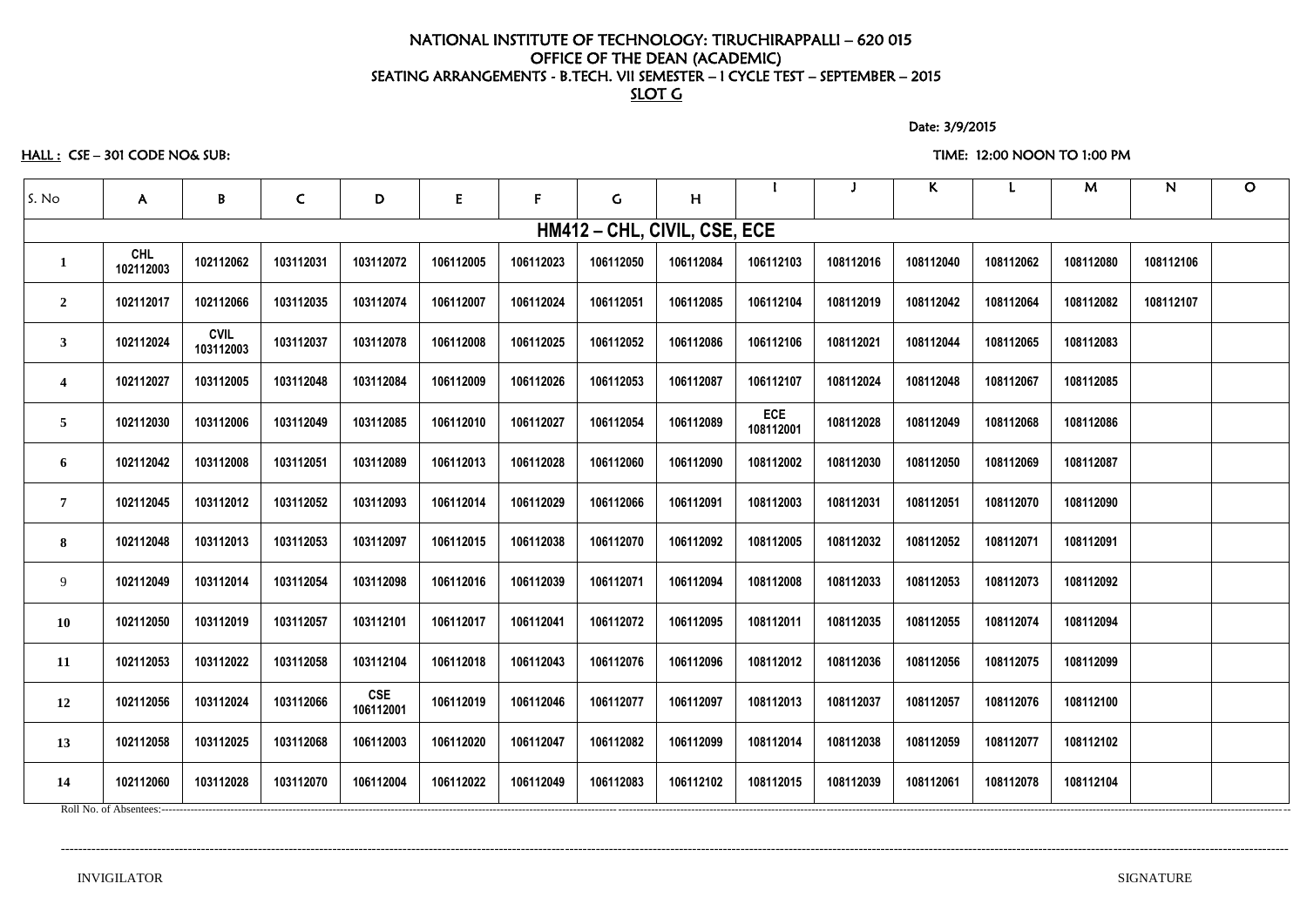# NATIONAL INSTITUTE OF TECHNOLOGY: TIRUCHIRAPPALLI – 620 015 OFFICE OF THE DEAN (ACADEMIC) SEATING ARRANGEMENTS - B.TECH. VII SEMESTER – I CYCLE TEST – SEPTEMBER – 2015

SLOT G

|                         | hall :   CSE – 302CODE NO& SUB: |   |                                                                                                                                                                       |   |   |                                  |                                   |                                   |                                                                                                            |                       |                                               | Date: 3/9/2015          |                         | TIME: 12:00 NOON TO 1:00 PM |                           |                                   |                                   |
|-------------------------|---------------------------------|---|-----------------------------------------------------------------------------------------------------------------------------------------------------------------------|---|---|----------------------------------|-----------------------------------|-----------------------------------|------------------------------------------------------------------------------------------------------------|-----------------------|-----------------------------------------------|-------------------------|-------------------------|-----------------------------|---------------------------|-----------------------------------|-----------------------------------|
| S. No                   | A.                              | B | $\mathsf{C}$                                                                                                                                                          | D | E |                                  | G                                 | H                                 |                                                                                                            | K                     |                                               | M                       | N                       | $\mathbf{O}$                | P                         | Q                                 | $\mathsf{R}$                      |
|                         |                                 |   |                                                                                                                                                                       |   |   | HM412 – ICE, EEE, MECH, MME, PRO |                                   |                                   |                                                                                                            |                       |                                               |                         |                         |                             | <b>ME471</b>              |                                   |                                   |
| $\mathbf{1}$            | <b>ICE</b><br>110111083         |   | 110112024   110112044   110112063   110112087                                                                                                                         |   |   | <b>EEE</b><br>107112001          |                                   | 107112033   107112064   107112090 | <b>MECH</b><br>111112001                                                                                   |                       | 111112035 111112083                           | <b>MME</b><br>112112001 | 112112040               | 114112079                   | <b>ME471</b><br>106112011 |                                   | 110112054 114112055               |
| $\overline{2}$          |                                 |   | 110112003   110112025   110112045   110112065   110112088   107112003   107112038   107112065   107112091   111112002   111112038   111112084   112112005             |   |   |                                  |                                   |                                   |                                                                                                            |                       |                                               |                         | 112112042               | 114112082                   |                           | 106112056   110112056   114112061 |                                   |
| $\mathbf{3}$            |                                 |   | 110112026   110112046   110112046   110112068   110112089   107112005   107112039   107112071   107112092   111112004   111112042   111112086   112112006   112112043 |   |   |                                  |                                   |                                   |                                                                                                            |                       |                                               |                         |                         | 114112088                   |                           |                                   | 107112002   110112072   114112062 |
| $\overline{\mathbf{4}}$ |                                 |   | 110112027   110112027   110112047   110112070   110112090   107112007   107112044   107112072   107112095   111112005   111112043   111112087   112112008   112112047 |   |   |                                  |                                   |                                   |                                                                                                            |                       |                                               |                         |                         |                             |                           |                                   | 107112004   114112005   114112057 |
| $\overline{5}$          |                                 |   | 110112028   110112048   110112048   110112074   110112092   107112010   107112045   107112073   107112096   111112006   111112046   111112088   112112010   112112060 |   |   |                                  |                                   |                                   |                                                                                                            |                       |                                               |                         |                         |                             |                           | 107112012 114112011               | 114112068                         |
| 6                       |                                 |   | 110112029   110112049   110112075   110112093   107112013   107112048   107112075   107112097   111112007   111112051   111112089   112112014                         |   |   |                                  |                                   |                                   |                                                                                                            |                       |                                               |                         | <b>PRO</b><br>114112013 |                             |                           |                                   | 107112024   114112016   114112070 |
| $\overline{7}$          |                                 |   | 110112032   110112050   110112076   110112095   107112015   107112051   107112077   107112099   11112014   111112054   111112091   112112016                          |   |   |                                  |                                   |                                   |                                                                                                            |                       |                                               |                         | 114112024               |                             |                           |                                   | 107112028   114112018   114112079 |
| 8                       |                                 |   | 110112033   110112052   110112077   110112096   107112018   107112052   107112078   107112101   111112018   111112055   111112095   112112017   114112025             |   |   |                                  |                                   |                                   |                                                                                                            |                       |                                               |                         |                         |                             |                           |                                   | 107112029   114112020   114112079 |
| 9                       |                                 |   | 110112014   110112034   110112053   110112078   110112097                                                                                                             |   |   |                                  |                                   |                                   | 107112019   107112053   107112079   107112102   111112019   111112058   111112097   112112019    114112032 |                       |                                               |                         |                         |                             |                           |                                   | 107112034   114112027   114112081 |
| <b>10</b>               |                                 |   | 110112035   110112055   110112079   110112099   107112021   107112054   107112082   107112103   111112020   111112060   111112102   112112021   114112044             |   |   |                                  |                                   |                                   |                                                                                                            |                       |                                               |                         |                         |                             |                           |                                   | 107112036   114112028   114112089 |
| <b>11</b>               |                                 |   | 110112019   110112036   110112057   110112080                                                                                                                         |   |   |                                  | 107112022   107112055   107112083 |                                   |                                                                                                            |                       | 111112022 111112069 1111112103 112112025      |                         | 114112048               |                             |                           |                                   | 107112080   114112031   114112092 |
| 12                      |                                 |   | 110112020   110112037   110112058   110112081                                                                                                                         |   |   |                                  | 107112023   107112058   107112086 |                                   |                                                                                                            |                       | 111112023   111112074   111112105   112112028 |                         | 114112064               |                             |                           |                                   | 107112081   114112043   114112100 |
| 13                      |                                 |   | 110112021   110112038   110112059   110112083                                                                                                                         |   |   |                                  | 107112025   107112059   107112087 |                                   |                                                                                                            |                       | 111112025   111112075   111112107   112112031 |                         | 114112073               |                             |                           | 107112084 114112050               |                                   |
| 14                      |                                 |   | 110112022   110112040   110112060   110112085                                                                                                                         |   |   |                                  | 107112027   107112060   107112088 |                                   |                                                                                                            | 111112027   111112078 |                                               |                         | 112112034 114112076     |                             |                           | 107112093   114112051             |                                   |
| 15                      |                                 |   | 110112023   110112042   110112061   110112086                                                                                                                         |   |   |                                  | 107112032   107112062   107112089 |                                   |                                                                                                            | 111112029 1111112079  |                                               |                         | 112112039 114112077     |                             |                           | 110112005 114112052               |                                   |
|                         |                                 |   |                                                                                                                                                                       |   |   |                                  |                                   |                                   |                                                                                                            |                       |                                               |                         |                         |                             |                           |                                   |                                   |

Roll No. of Absentees:------------------------------------------------------------------------------------------------------------------------------------------------------------------------------------------------------------------------------------------------------------------------------------------------------------

--------------------------------------------------------------------------------------------------------------------------------------------------------------------------------------------------------------------------------------------------------------------------------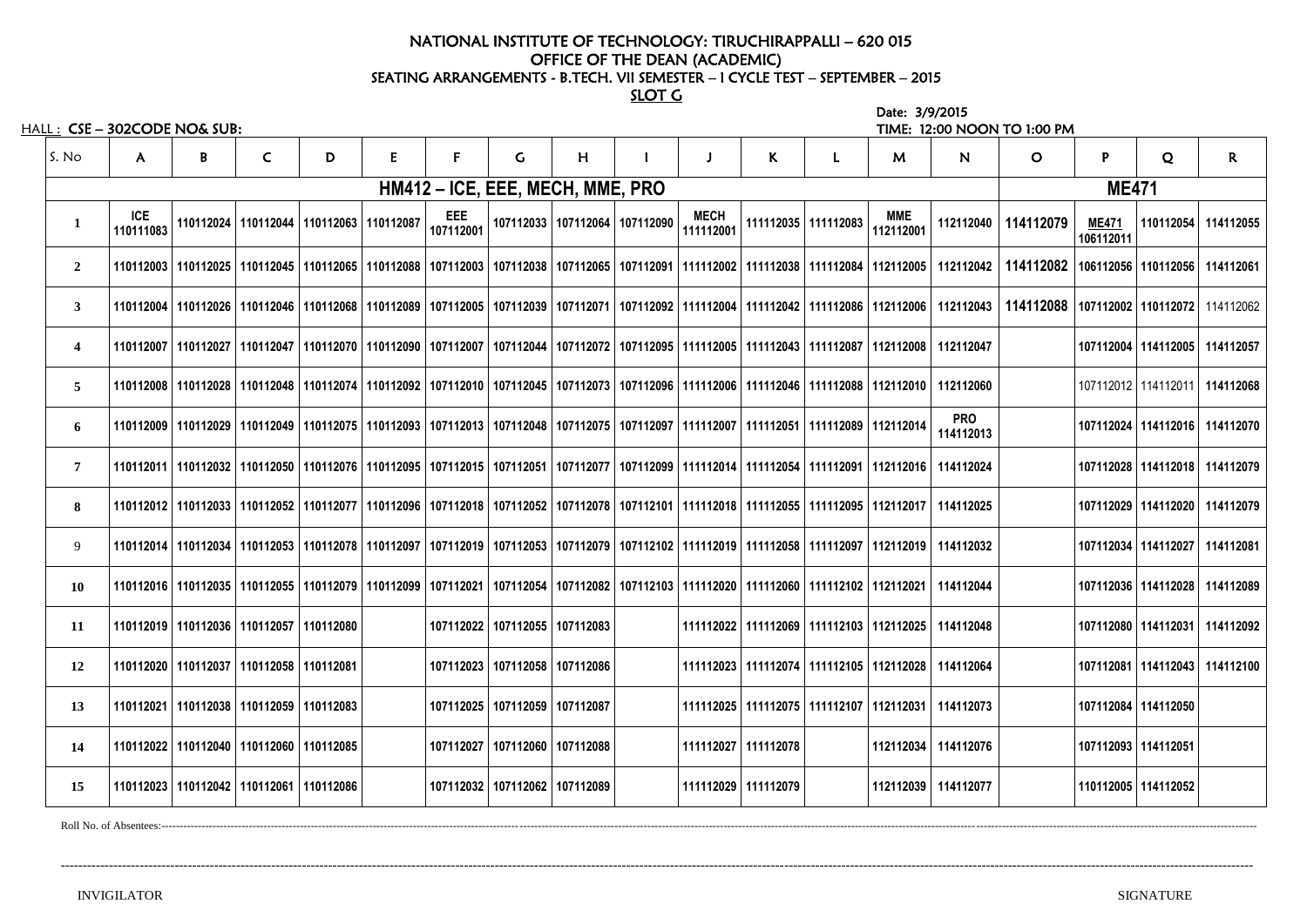# NATIONAL INSTITUTE OF TECHNOLOGY: TIRUCHIRAPPALLI – 620 015 OFFICE OF THE DEAN (ACADEMIC)

# SEATING ARRANGEMENTS - B.TECH. VII SEMESTER – I CYCLE TEST – SEPTEMBER – 2015 SLOT G

Date: 3/9/2015

HALL : CSE-201 (PRODUCTION DRAWING HALL) CODE NO& SUB: TIME: 12:00 NOON TO 1:00 PM

| S. No.                  | $\mathsf{A}$       | $\mathsf B$               | $\mathsf{C}$            | D                        | ${\sf E}$        | F                       | $\mathsf{G}$ | H                |                         |                           | $\mathsf{K}$ |
|-------------------------|--------------------|---------------------------|-------------------------|--------------------------|------------------|-------------------------|--------------|------------------|-------------------------|---------------------------|--------------|
|                         |                    |                           |                         |                          |                  | <b>HM404</b>            |              |                  |                         |                           |              |
| $\mathbf{1}$            | $CHL$<br>102112001 | <b>CIVIL</b><br>103112015 | 103112087               | 108112093                | 111112080        | 106112065               | 107112037    | ICE<br>110112010 | <b>PRO</b><br>114112002 | <b>ME463</b><br>111112011 | 111112106    |
| $\overline{2}$          | 102112004          | 103112033                 | 103112092               | 108112101                | 111112090        | 106112080               | 107112042    | 110112017        | 114112047               | 111112032                 | 112112052    |
| $\mathbf{3}$            | 102112025          | 103112036                 | 103112099               | <b>MME</b><br>112112011  | 111112096        | 106112093               | 107112046    | 110112041        | 114112053               | 111112044                 |              |
| $\overline{\mathbf{4}}$ | 102112029          | 103112038                 | <b>ECE</b><br>108112007 | 112112055                | 111112106        | 106112105               | 107112047    | 110112043        | 114112059               | 111112059                 |              |
| 5 <sup>5</sup>          | 102112031          | 103112040                 | 108112017               | <b>MECH</b><br>111112008 | CSE<br>106112002 | <u>EEE</u><br>107112008 | 107112066    | 110112051        | 114112071               | 111112062                 |              |
| 6                       | 102112032          | 103112047                 | 108112034               | 111112012                | 106112030        | 107112009               | 107112067    | 110112082        | 114112074               | 111112070                 |              |
| $\overline{7}$          | 102112038          | 103112050                 | 108112041               | 111112028                | 106112031        | 107112011               | 107112070    | 110112098        | 114112078               | 111112076                 |              |
| 8                       | 102112039          | 103112055                 | 108112047               | 111112037                | 106112035        | 107112017               | 107112094    |                  |                         | 111112082                 |              |
| $\boldsymbol{9}$        | 102112052          | 103112056                 | 108112079               | 111112050                | 106112055        | 107112020               | 107112104    |                  |                         | 111112092                 |              |
| <b>10</b>               | 102112055          | 103112077                 | 108112081               | 111112057                | 106112064        | 107112028               |              |                  |                         | 111112098                 |              |

Roll No. of Absentees:-------------------------------------------------------------------------------------------------------------------------------------------------------------------------------------------------------------------------------------------------------------------------------------------------------------------

---------------------------------------------------------------------------------------------------------------------------------------------------------------------------------------------------------------------------------------------------------------------------------------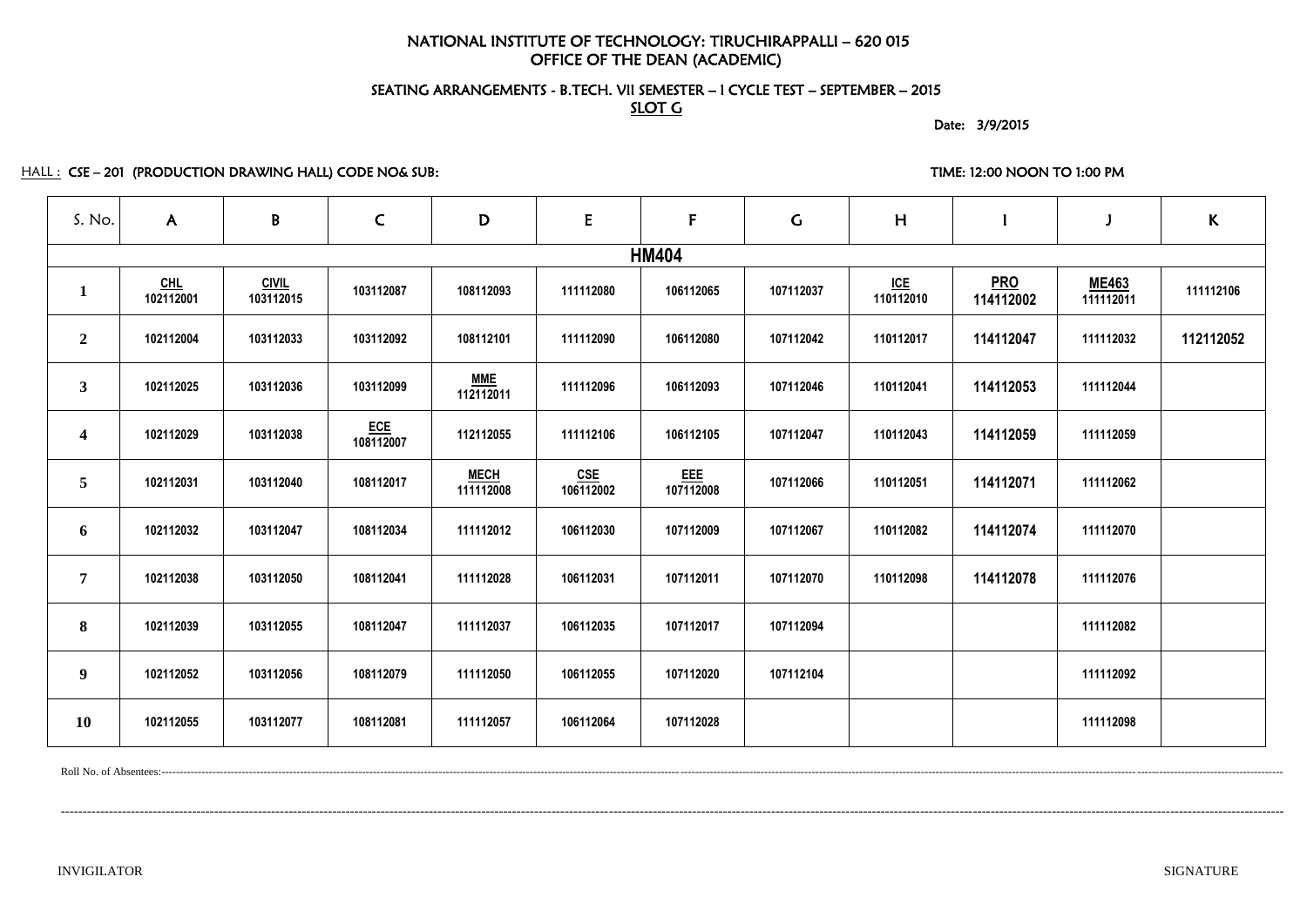### NATIONAL INSTITUTE OF TECHNOLOGY: TIRUCHIRAPPALLI – 620 015 OFFICE OF THE DEAN (ACADEMIC) SEATING ARRANGEMENTS - B.TECH. VII SEMESTER – I CYCLE TEST – SEPTEMBER – 2015 SLOT<sub>H</sub>

Date: 3/9/2015

HALL : CSE – 301 CODE NO& SUB: TIME: 4:30 PM TO 5:30 PM

| S. No                   | $\mathsf{A}$            | $\mathbf{B}$ | $\mathsf{C}$ | D         | E         | F          | G         | H                |           |              | $\kappa$                  |                         | M            | N         | $\mathbf O$ |
|-------------------------|-------------------------|--------------|--------------|-----------|-----------|------------|-----------|------------------|-----------|--------------|---------------------------|-------------------------|--------------|-----------|-------------|
|                         |                         |              | <b>CS457</b> |           |           |            |           |                  |           | <b>EE455</b> |                           |                         | <b>PR459</b> |           |             |
| $\mathbf 1$             | <b>CSE</b><br>106112001 | 106112021    | 106112039    | 106112061 | 106112077 | 106112093  | 106112107 | EEE<br>107112001 | 107112041 | 107112078    | <b>V SEM</b><br>107113023 | <b>PRO</b><br>114112001 | 114112039    | 114112075 |             |
| $\overline{2}$          | 106112003               | 106112023    | 106112040    | 106112062 | 106112078 | 106112094  | 103112086 | 107112003        | 107112043 | 107112085    | 107113034                 | 114112006               | 114112040    | 114112083 |             |
| 3                       | 106112004               | 106112027    | 106112041    | 106112063 | 106112079 | 106112095  | 107112069 | 107112006        | 107112049 | 107112086    | 107113035                 | 114112007               | 114112041    | 114112085 |             |
| $\overline{\mathbf{4}}$ | 106112006               | 106112028    | 106112045    | 106112064 | 106112081 | 106112096  | 112112049 | 107112008        | 107112050 | 107112088    | 107113043                 | 114112008               | 114112042    | 114112086 |             |
| 5                       | 106112009               | 106112029    | 106112046    | 106112066 | 106112082 | 106112097  |           | 107112012        | 107112052 | 107112098    | 107113068                 | 114112010               | 114112045    | 114112087 |             |
| 6                       | 106112010               | 106112030    | 106112047    | 106112067 | 106112083 | 106112098  |           | 107112014        | 107112053 | 107112099    | 107113071                 | 114112017               | 114112046    | 114112090 |             |
| $\overline{7}$          | 106112011               | 106112031    | 106112048    | 106112069 | 106112084 | 106112099  |           | 107112016        | 107112056 | 107112101    | 107113092                 | 114112022               | 114112049    | 114112091 |             |
| 8                       | 106112012               | 106112032    | 106112052    | 106112070 | 106112085 | 106112100  |           | 107112025        | 107112057 | 107112105    |                           | 114112023               | 114112054    | 114112094 |             |
| 9                       | 106112013               | 106112033    | 106112053    | 106112071 | 106112086 | 1061120101 |           | 107112027        | 107112061 |              |                           | 114112026               | 114112058    | 114112095 |             |
| 10                      | 106112014               | 106112034    | 106112055    | 106112072 | 106112087 | 106112102  |           | 107112029        | 107112068 |              |                           | 114112030               | 114112063    |           |             |
| 11                      | 106112016               | 106112035    | 106112056    | 106112073 | 106112089 | 106112103  |           | 107112030        | 107112074 |              |                           | 114112033               | 114112065    |           |             |
| 12                      | 106112017               | 106112036    | 106112057    | 106112074 | 106112090 | 106112104  |           | 107112031        | 107112075 |              |                           | 114112034               | 114112066    |           |             |
| 13                      | 106112018               | 106112037    | 106112059    | 106112075 | 106112091 | 106112105  |           | 107112035        | 107112076 |              |                           | 114112035               | 114112067    |           |             |
| 14                      | 106112020               | 106112038    | 106112060    | 106112076 | 106112092 | 106112106  |           | 107112040        | 107112077 |              |                           | 114112038               | 114112072    |           |             |
|                         |                         |              |              |           |           |            |           |                  |           |              |                           |                         |              |           |             |

----------------------------------------------------------------------------------------------------------------------------------------------------------------------------------------------------------------------------------------------------------------------------------------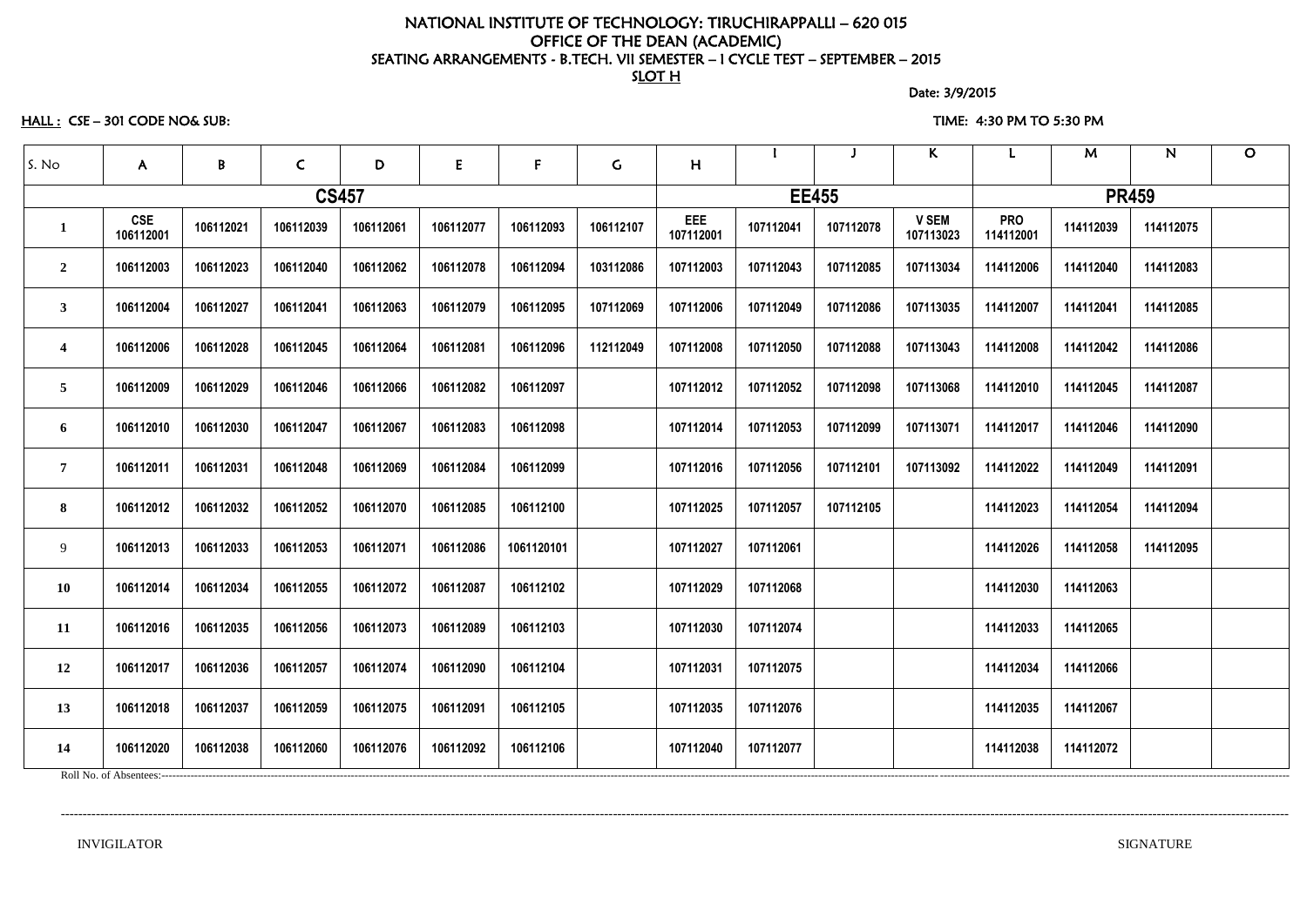# NATIONAL INSTITUTE OF TECHNOLOGY: TIRUCHIRAPPALLI – 620 015 OFFICE OF THE DEAN (ACADEMIC) SEATING ARRANGEMENTS - B.TECH. VII SEMESTER – I CYCLE TEST – SEPTEMBER – 2015

SLOT H

|                         | $HALL: CSE - 302CODE NO& SUB:$ |              |              |   |                    |             |   |   |              |              |   | Date: 3/9/2015 | TIME: 4:30 PM TO 5:30 PM |   |   |                     |             |
|-------------------------|--------------------------------|--------------|--------------|---|--------------------|-------------|---|---|--------------|--------------|---|----------------|--------------------------|---|---|---------------------|-------------|
| S. No                   | $\mathsf{A}$                   | $\mathbf{B}$ | $\mathsf{C}$ | D | E <br>$\mathsf{F}$ | $\mathsf C$ | H | J | $\mathsf{K}$ | $\mathbf{L}$ | M | N              | $\mathbf{O}$             | P | Q |                     | $\mathbf R$ |
|                         | <b>MT354</b>                   |              |              |   |                    |             |   |   |              |              |   |                |                          |   |   |                     |             |
| $\mathbf{1}$            | <b>MME</b><br>112112002        | 112112028    | 112112050    |   |                    |             |   |   |              |              |   |                |                          |   |   |                     |             |
| $\overline{2}$          | 112112003                      | 112112029    | 112112051    |   |                    |             |   |   |              |              |   |                |                          |   |   |                     |             |
| 3                       | 112112004                      | 112112030    | 112112052    |   |                    |             |   |   |              |              |   |                |                          |   |   |                     |             |
| $\overline{\mathbf{4}}$ | 112112007                      | 112112032    | 112112053    |   |                    |             |   |   |              |              |   |                |                          |   |   |                     |             |
| $\overline{5}$          | 112112009                      | 112112034    | 112112055    |   |                    |             |   |   |              |              |   |                |                          |   |   |                     |             |
| 6                       | 112112011                      | 112112035    | 112112056    |   |                    |             |   |   |              |              |   |                |                          |   |   |                     |             |
| $\overline{7}$          | 112112012                      | 112112036    | 112112057    |   |                    |             |   |   |              |              |   |                |                          |   |   |                     |             |
| 8                       | 112112013                      | 112112037    | 112112058    |   |                    |             |   |   |              |              |   |                |                          |   |   |                     |             |
| 9                       | 112112015                      | 112112038    | 112112059    |   |                    |             |   |   |              |              |   |                |                          |   |   |                     |             |
| <b>10</b>               | 112112018                      | 112112039    |              |   |                    |             |   |   |              |              |   |                |                          |   |   |                     |             |
| 11                      | 112112020                      | 112112041    |              |   |                    |             |   |   |              |              |   |                |                          |   |   |                     |             |
| 12                      | 112112022                      | 112112044    |              |   |                    |             |   |   |              |              |   |                |                          |   |   |                     |             |
| 13                      | 112112024                      | 112112045    |              |   |                    |             |   |   |              |              |   |                |                          |   |   |                     |             |
| 14                      | 112112026                      | 112112046    |              |   |                    |             |   |   |              |              |   |                |                          |   |   |                     |             |
| 15                      | 112112027                      | 112112048    |              |   |                    |             |   |   |              |              |   |                |                          |   |   | 110112005 114112052 |             |

Roll No. of Absentees:------------------------------------------------------------------------------------------------------------------------------------------------------------------------------------------------------------------------------------------------------------------------------------------------------------

--------------------------------------------------------------------------------------------------------------------------------------------------------------------------------------------------------------------------------------------------------------------------------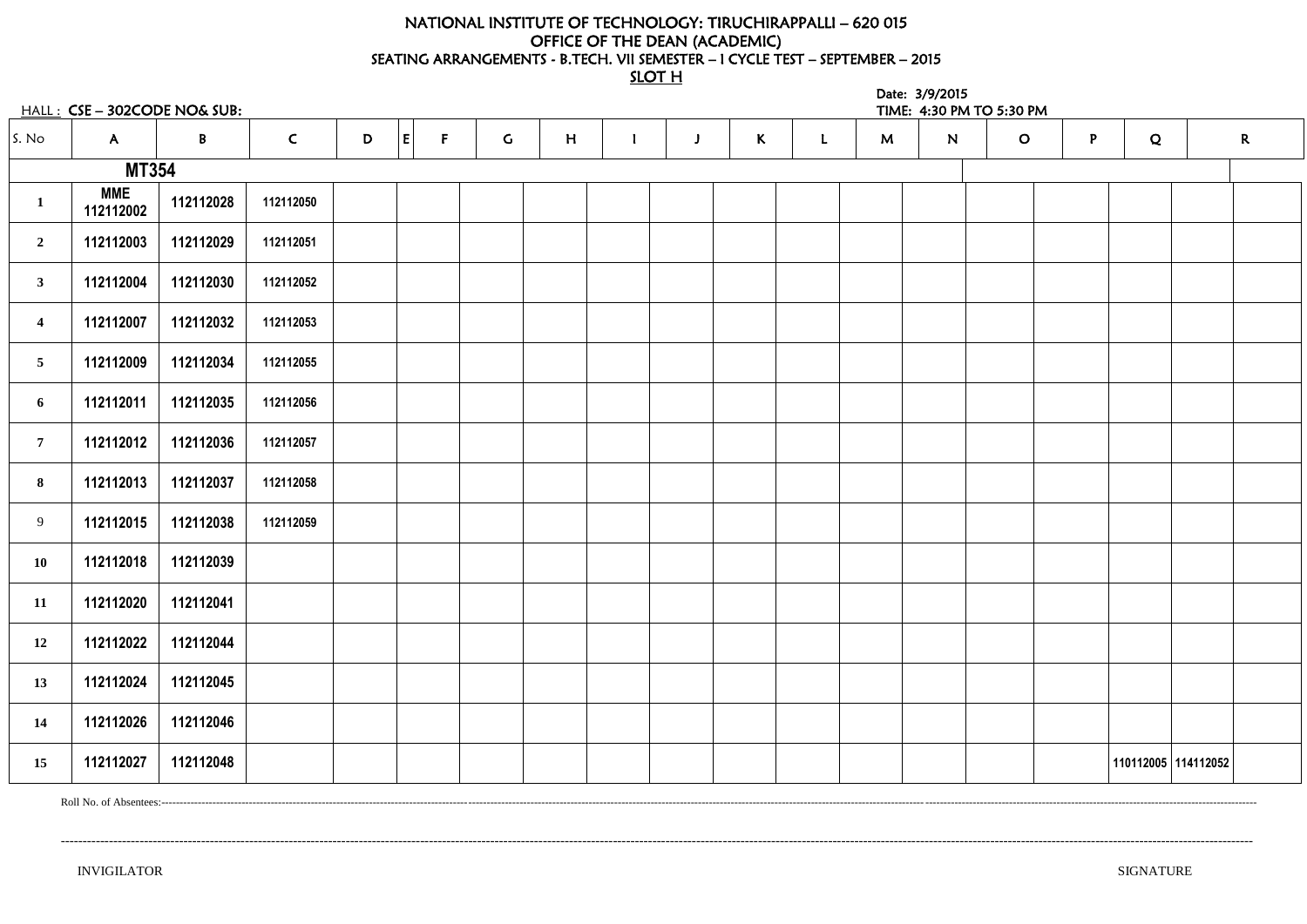### NATIONAL INSTITUTE OF TECHNOLOGY: TIRUCHIRAPPALLI – 620 015 OFFICE OF THE DEAN (ACADEMIC) SEATING ARRANGEMENTS - B.TECH. VII SEMESTER – I CYCLE TEST – SEPTEMBER – 2015 SLOT I

Date: 3/9/2015

HALL : CSE – 301 CODE NO& SUB: TIME: 4:30 PM TO 5:30 PM

| S. No                   | $\mathsf{A}$            | B         | $\mathsf C$ | D         | E         | F            | G.                        | H         |           |           | $\mathsf{K}$ |                         | M         | N            | $\mathbf O$ |
|-------------------------|-------------------------|-----------|-------------|-----------|-----------|--------------|---------------------------|-----------|-----------|-----------|--------------|-------------------------|-----------|--------------|-------------|
|                         |                         |           |             |           |           | <b>EE008</b> |                           |           |           |           |              |                         |           | <b>PR453</b> |             |
| $\mathbf{1}$            | <b>EEE</b><br>107112002 | 107112020 | 107112039   | 107112056 | 107112076 | 107112098    | <b>V SEM</b><br>107113006 | 107113031 | 107113069 | 107113102 |              | <b>PRO</b><br>114112009 | 114112080 |              |             |
| $\overline{2}$          | 107112004               | 107112021 | 107112040   | 107112057 | 107112079 | 107112100    | 107113007                 | 107113033 | 107113073 | 107113104 |              | 114112012               | 114112093 |              |             |
| $\mathbf{3}$            | 107112005               | 107112022 | 107112041   | 107112059 | 107112080 | 107112102    | 107113008                 | 107113037 | 107113075 |           |              | 114112014               | 114112096 |              |             |
| $\overline{\mathbf{4}}$ | 107112006               | 107112023 | 107112042   | 107112061 | 107112082 | 107112103    | 107113010                 | 107113038 | 107113078 |           |              | 114112016               | 114112097 |              |             |
| $5\overline{)}$         | 107112007               | 107112024 | 107112043   | 107112064 | 107112083 | 107112104    | 107113011                 | 107113044 | 107113080 |           |              | 114112019               | 114112098 |              |             |
| 6                       | 107112009               | 107112030 | 107112044   | 107112065 | 107112084 | 107112105    | 107113012                 | 107113045 | 107113082 |           |              | 114112020               |           |              |             |
| $\overline{7}$          | 107112010               | 107112031 | 107112046   | 107112066 | 107112085 |              | 107113015                 | 107113049 | 107113088 |           |              | 114112021               |           |              |             |
| 8                       | 107112011               | 107112032 | 107112047   | 107112067 | 107112089 |              | 107113021                 | 107113053 | 107113089 |           |              | 114112029               |           |              |             |
| 9                       | 107112013               | 107112033 | 107112048   | 107112068 | 107112090 |              | 107113022                 | 107113054 | 107113093 |           |              | 114112037               |           |              |             |
| <b>10</b>               | 107112014               | 107112034 | 107112049   | 107112070 | 107112091 |              | 107113024                 | 107113055 | 107113094 |           |              | 114112060               |           |              |             |
| <b>11</b>               | 107112015               | 107112035 | 107112050   | 107112071 | 107112092 |              | 107113025                 | 107113056 | 107113095 |           |              | 114112061               |           |              |             |
| 12                      | 107112016               | 107112036 | 107112051   | 107112072 | 107112093 |              | 107113027                 | 107113057 | 107113096 |           |              | 114112064               |           |              |             |
| 13                      | 107112018               | 107112037 | 107112054   | 107112073 | 107112095 |              | 107113028                 | 107113063 | 107113099 |           |              | 114112069               |           |              |             |
| 14                      | 107112019               | 107112038 | 107112055   | 107112074 | 107112096 |              | 107113029                 | 107113067 | 107113101 |           |              | 114112070               |           |              |             |
|                         |                         |           |             |           |           |              |                           |           |           |           |              |                         |           |              |             |

----------------------------------------------------------------------------------------------------------------------------------------------------------------------------------------------------------------------------------------------------------------------------------------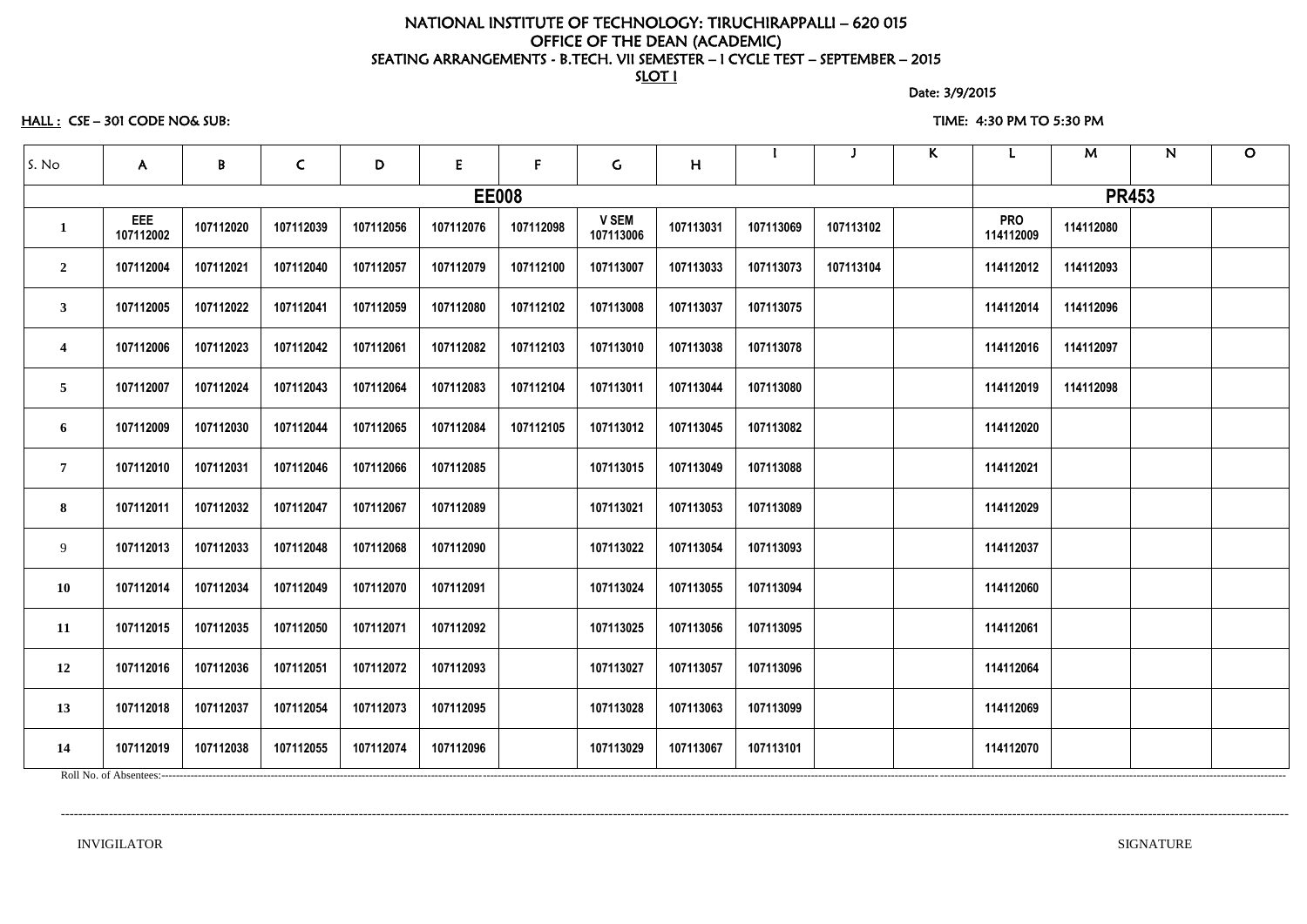# NATIONAL INSTITUTE OF TECHNOLOGY: TIRUCHIRAPPALLI – 620 015 OFFICE OF THE DEAN (ACADEMIC)

### SEATING ARRANGEMENTS - B.TECH. VII SEMESTER – I CYCLE TEST – SEPTEMBER – 2015 COMPREHENSIVE VIVA VOCE

Date: 4/9/2015

### HALL : CSE – 201 (PRODUCTION DRAWING HALL) CODE NO& SUB: TIME: 4:30 PM TO 5:30 PM TO 5:30 PM

| S. No.                  | $\mathsf{A}$ | B         | $\mathsf{C}$ | D         | E         | $\mathsf{F}$ | $\mathsf C$ | H         |           | $\mathsf{J}$ | K |
|-------------------------|--------------|-----------|--------------|-----------|-----------|--------------|-------------|-----------|-----------|--------------|---|
|                         |              |           |              |           |           | <b>PRO</b>   |             |           |           |              |   |
| $\mathbf{1}$            | 114112001    | 114112012 | 114112022    | 114112032 | 114112042 | 114112052    | 114112062   | 114112072 | 114112082 | 114112092    |   |
| $\overline{2}$          | 114112002    | 114112013 | 114112023    | 114112033 | 114112043 | 114112053    | 114112063   | 114112073 | 114112083 | 114112093    |   |
| $\mathbf{3}$            | 114112003    | 114112014 | 114112024    | 114112034 | 114112044 | 114112054    | 114112064   | 114112074 | 114112084 | 114112094    |   |
| $\overline{\mathbf{4}}$ | 114112005    | 114112015 | 114112025    | 114112035 | 114112045 | 114112055    | 114112065   | 114112075 | 114112085 | 114112095    |   |
| $5\overline{)}$         | 114112006    | 114112016 | 114112026    | 114112036 | 114112046 | 114112056    | 114112066   | 114112076 | 114112086 | 114112096    |   |
| 6                       | 114112007    | 114112017 | 114112027    | 114112037 | 114112047 | 114112057    | 114112067   | 114112077 | 114112087 | 114112097    |   |
| $\overline{7}$          | 114112008    | 114112018 | 114112028    | 114112038 | 114112048 | 114112058    | 114112068   | 114112078 | 114112088 | 114112098    |   |
| 8                       | 114112009    | 114112019 | 114112029    | 114112039 | 114112049 | 114112059    | 114112069   | 114112079 | 114112089 | 114112099    |   |
| 9                       | 114112010    | 114112020 | 114112030    | 114112040 | 114112050 | 114112060    | 114112070   | 114112080 | 114112090 | 114112100    |   |
| <b>10</b>               | 114112011    | 114112021 | 114112031    | 114112041 | 114112051 | 114112061    | 114112071   | 114112081 | 114112091 |              |   |

Roll No. of Absentees:-------------------------------------------------------------------------------------------------------------------------------------------------------------------------------------------------------------------------------------------------------------------------------------------------------------------

---------------------------------------------------------------------------------------------------------------------------------------------------------------------------------------------------------------------------------------------------------------------------------------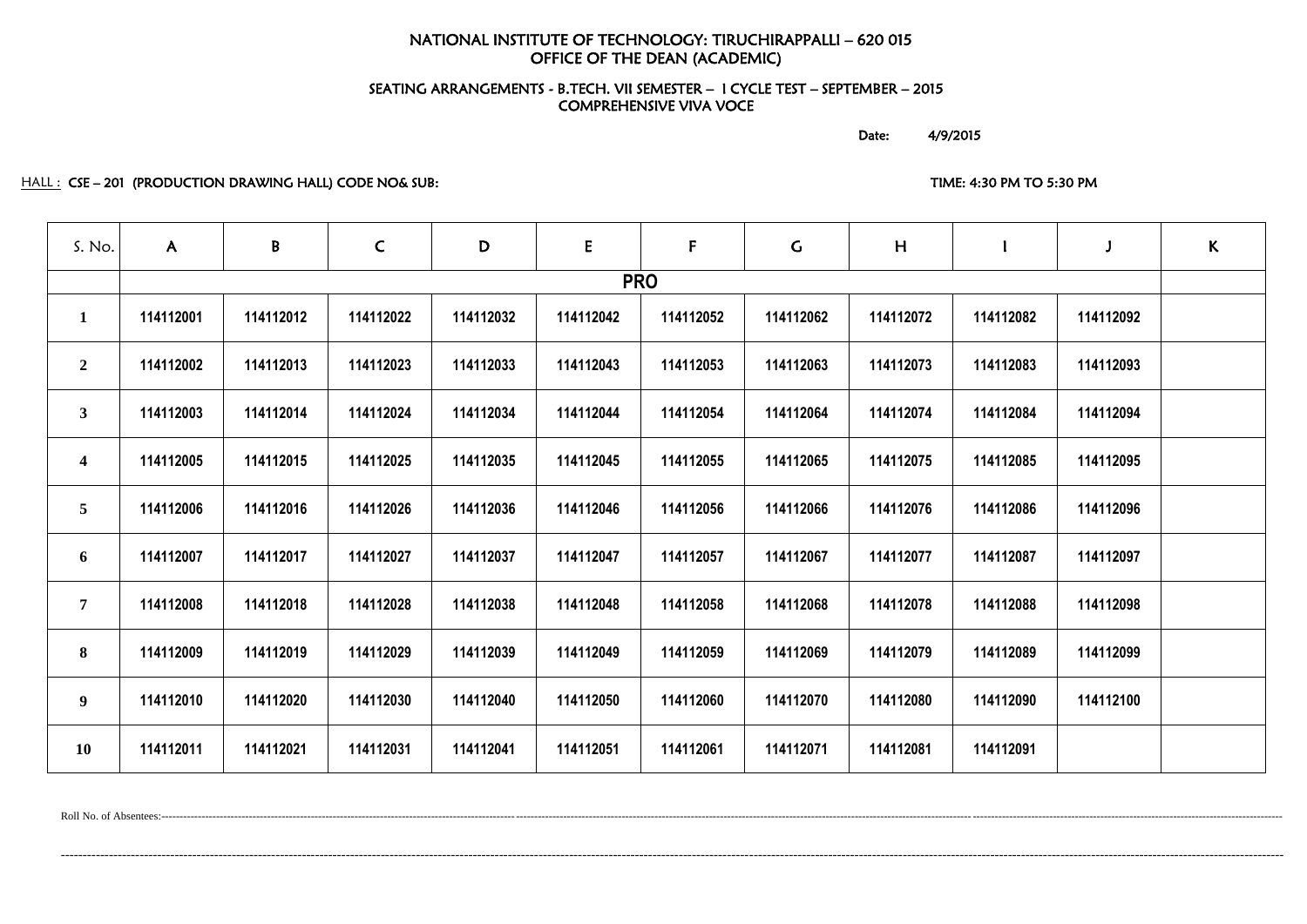### NATIONAL INSTITUTE OF TECHNOLOGY: TIRUCHIRAPPALLI – 620 015 OFFICE OF THE DEAN (ACADEMIC) SEATING ARRANGEMENTS - B.TECH. VII SEMESTER – I CYCLE TEST – SEPTEMBER – 2015 COMPREHENSIVE VIVA VOCE

Date: 4/9/2015

### HALL : CSE – 301 CODE NO& SUB: TIME: 4:30 PM TO 5:30 PM

|                         |              |           |              |           |              |             |             |           |  | $\kappa$  |            | M         | N         | $\mathbf O$ |
|-------------------------|--------------|-----------|--------------|-----------|--------------|-------------|-------------|-----------|--|-----------|------------|-----------|-----------|-------------|
| S. No                   | $\mathsf{A}$ | B         | $\mathsf{C}$ | D         | E            | $\mathsf F$ | $\mathsf C$ | H         |  |           |            |           |           |             |
|                         |              |           |              |           | <b>CIVIL</b> |             |             |           |  |           | <b>CHL</b> |           |           |             |
| $\mathbf{1}$            | 103112001    | 103112016 | 103112030    | 103112045 | 103112059    | 103112073   | 103112087   | 103112102 |  | 102112001 | 102112016  | 102112030 | 102112044 | 102112059   |
| $\overline{2}$          | 103112002    | 103112017 | 103112031    | 103112046 | 103112060    | 103112074   | 103112088   | 103112103 |  | 102112002 | 102112017  | 102112031 | 102112045 | 102112060   |
| $\mathbf{3}$            | 103112003    | 103112018 | 103112033    | 103112047 | 103112061    | 103112075   | 103112089   | 103112104 |  | 102112003 | 102112018  | 102112032 | 102112046 | 102112061   |
| $\overline{\mathbf{4}}$ | 103112005    | 103112019 | 103112034    | 103112048 | 103112062    | 103112076   | 103112090   | 103112105 |  | 102112004 | 102112019  | 102112033 | 102112047 | 102112062   |
| 5                       | 103112006    | 103112020 | 103112035    | 103112049 | 103112063    | 103112077   | 103112092   | 103112106 |  | 102112005 | 102112020  | 102112034 | 102112048 | 102112063   |
| 6                       | 103112007    | 103112021 | 103112036    | 103112050 | 103112064    | 103112078   | 103112093   |           |  | 102112006 | 102112021  | 102112035 | 102112049 | 102112064   |
| $\overline{7}$          | 103112008    | 103112022 | 103112037    | 103112051 | 103112065    | 103112079   | 103112094   |           |  | 102112007 | 102112022  | 102112036 | 102112050 | 102112065   |
| 8                       | 103112009    | 103112023 | 103112038    | 103112052 | 103112066    | 103112080   | 103112095   |           |  | 102112008 | 102112023  | 102112037 | 102112051 | 102112066   |
| 9                       | 103112010    | 103112024 | 103112039    | 103112053 | 103112067    | 103112081   | 103112096   |           |  | 102112010 | 102112024  | 102112038 | 102112052 | 102112067   |
| 10                      | 103112011    | 103112025 | 103112040    | 103112054 | 103112068    | 103112082   | 103112097   |           |  | 102112011 | 102112025  | 102112039 | 102112053 | 102112068   |
| 11                      | 103112012    | 103112026 | 103112041    | 103112055 | 103112069    | 103112083   | 103112098   |           |  | 102112012 | 102112026  | 102112040 | 102112055 | 102112069   |
| 12                      | 103112013    | 103112027 | 103112042    | 103112056 | 103112070    | 103112084   | 103112099   |           |  | 102112013 | 102112027  | 102112041 | 102112056 | 102112070   |
| 13                      | 103112014    | 103112028 | 103112043    | 103112057 | 103112071    | 103112085   | 103112100   |           |  | 102112014 | 102112028  | 102112042 | 102112057 |             |
| 14                      | 103112015    | 103112029 | 103112044    | 103112058 | 103112072    | 103112086   | 103112101   |           |  | 102112015 | 102112029  | 102112043 | 102112058 |             |

Roll No. of Absentees:---------------------------------------------------------------------------------------------------------------------------------------------------------------------------------------------------------------------------------------------------------------------------------------------------------------------

----------------------------------------------------------------------------------------------------------------------------------------------------------------------------------------------------------------------------------------------------------------------------------------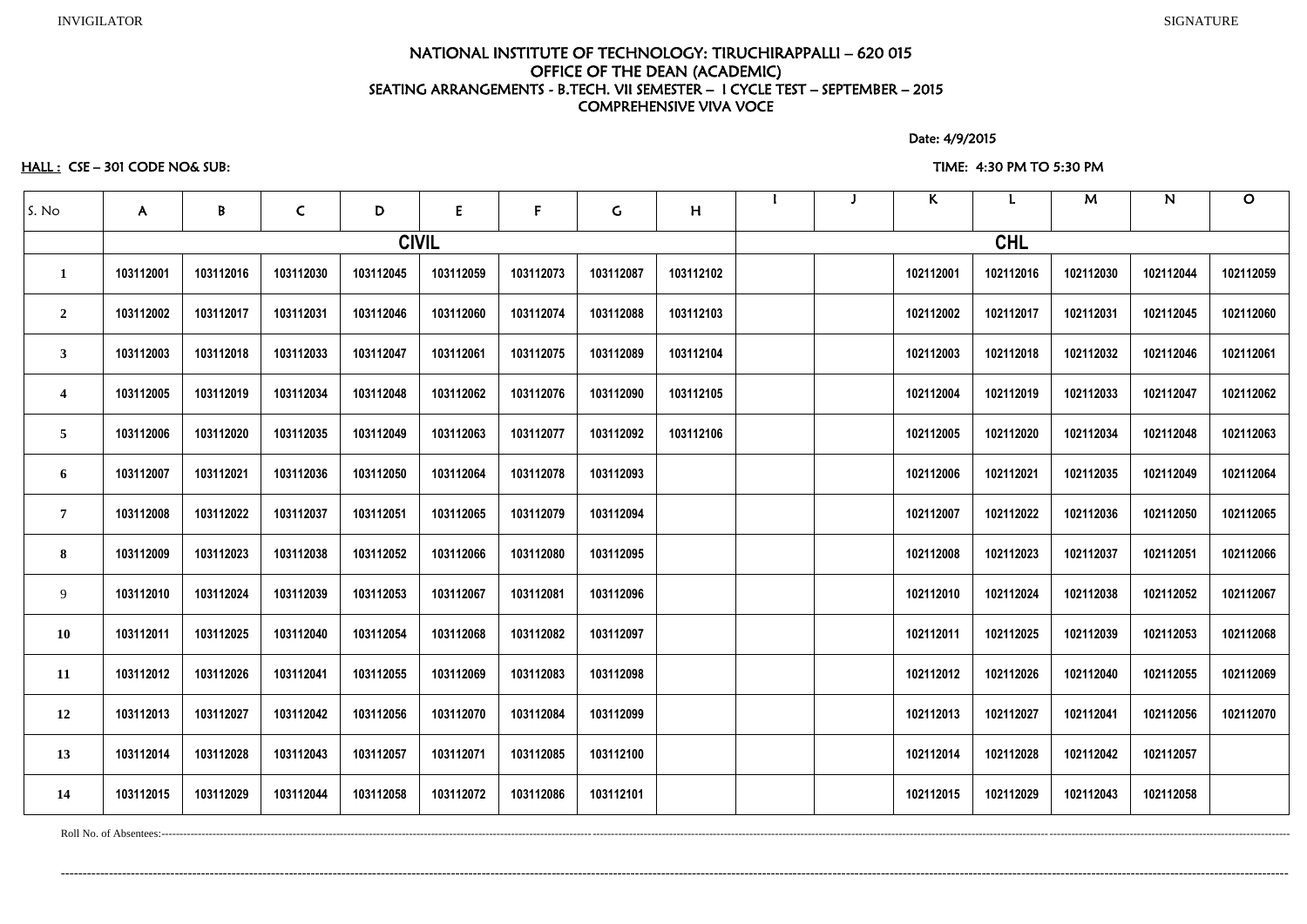### NATIONAL INSTITUTE OF TECHNOLOGY: TIRUCHIRAPPALLI – 620 015 OFFICE OF THE DEAN (ACADEMIC) SEATING ARRANGEMENTS - B.TECH. VII SEMESTER – I CYCLE TEST – SEPTEMBER – 2015 COMPREHENSIVE VIVA VOCE

Date: 4/9/2015

HALL : CSE – 301 CODE NO& SUB: TIME: 4:30 PM TO 5:30 PM

| S. No                   | $\mathsf{A}$ | $\pmb B$  | $\mathsf{C}$ | D         | E          | $\mathbf{F}$ | G         | H         |  | $\mathsf K$ | L         | M          | N         | $\mathbf O$ |
|-------------------------|--------------|-----------|--------------|-----------|------------|--------------|-----------|-----------|--|-------------|-----------|------------|-----------|-------------|
|                         |              |           |              |           | <b>ECE</b> |              |           |           |  |             |           | <b>MME</b> |           |             |
| $\mathbf 1$             | 108112001    | 108112016 | 108112030    | 108112045 | 108112060  | 108112074    | 108112088 | 108112102 |  | 112112001   | 112112015 | 112112029  | 112112043 | 112112057   |
| $\overline{2}$          | 108112002    | 108112017 | 108112031    | 108112047 | 108112061  | 108112075    | 108112089 | 108112103 |  | 112112002   | 112112016 | 112112030  | 112112044 | 112112058   |
| $\mathbf{3}$            | 108112003    | 108112018 | 108112032    | 108112048 | 108112062  | 108112076    | 108112090 | 108112104 |  | 112112003   | 112112017 | 112112031  | 112112045 | 112112059   |
| $\overline{\mathbf{4}}$ | 108112004    | 108112019 | 108112033    | 108112049 | 108112063  | 108112077    | 108112091 | 108112105 |  | 112112004   | 112112018 | 112112032  | 112112046 | 112112060   |
| $\overline{5}$          | 108112005    | 108112020 | 108112034    | 108112050 | 108112064  | 108112078    | 108112092 | 108112106 |  | 112112005   | 112112019 | 112112033  | 112112047 |             |
| 6                       | 108112006    | 108112021 | 108112035    | 108112051 | 108112065  | 108112079    | 108112093 | 108112107 |  | 112112006   | 112112020 | 112112034  | 112112048 |             |
| $\overline{7}$          | 108112007    | 108112022 | 108112036    | 108112052 | 108112066  | 108112080    | 108112094 |           |  | 112112007   | 112112021 | 112112035  | 112112049 |             |
| 8                       | 108112008    | 108112023 | 108112037    | 108112053 | 108112067  | 108112081    | 108112095 |           |  | 112112008   | 112112022 | 112112036  | 112112050 |             |
| 9                       | 108112010    | 108112024 | 108112038    | 108112054 | 108112068  | 108112082    | 108112096 |           |  | 112112009   | 112112023 | 112112037  | 112112051 |             |
| 10                      | 108112011    | 108112025 | 108112039    | 108112055 | 108112069  | 108112083    | 108112097 |           |  | 112112010   | 112112024 | 112112038  | 112112052 |             |
| 11                      | 108112012    | 108112026 | 108112040    | 108112056 | 108112070  | 108112084    | 108112098 |           |  | 112112011   | 112112025 | 112112039  | 112112053 |             |
| 12                      | 108112013    | 108112027 | 108112041    | 108112057 | 108112071  | 108112085    | 108112099 |           |  | 112112012   | 112112026 | 112112040  | 112112054 |             |
| 13                      | 108112014    | 108112028 | 108112042    | 108112058 | 108112072  | 108112086    | 108112100 |           |  | 112112013   | 112112027 | 112112041  | 112112055 |             |
| 14                      | 108112015    | 108112029 | 108112044    | 108112059 | 108112073  | 108112087    | 108112101 |           |  | 112112014   | 112112028 | 112112042  | 112112056 |             |

--------------------------------------------------------------------------------------------------------------------------------------------------------------------------------------------------------------------------------------------------------------------------------------

Roll No. of Absentees:---------------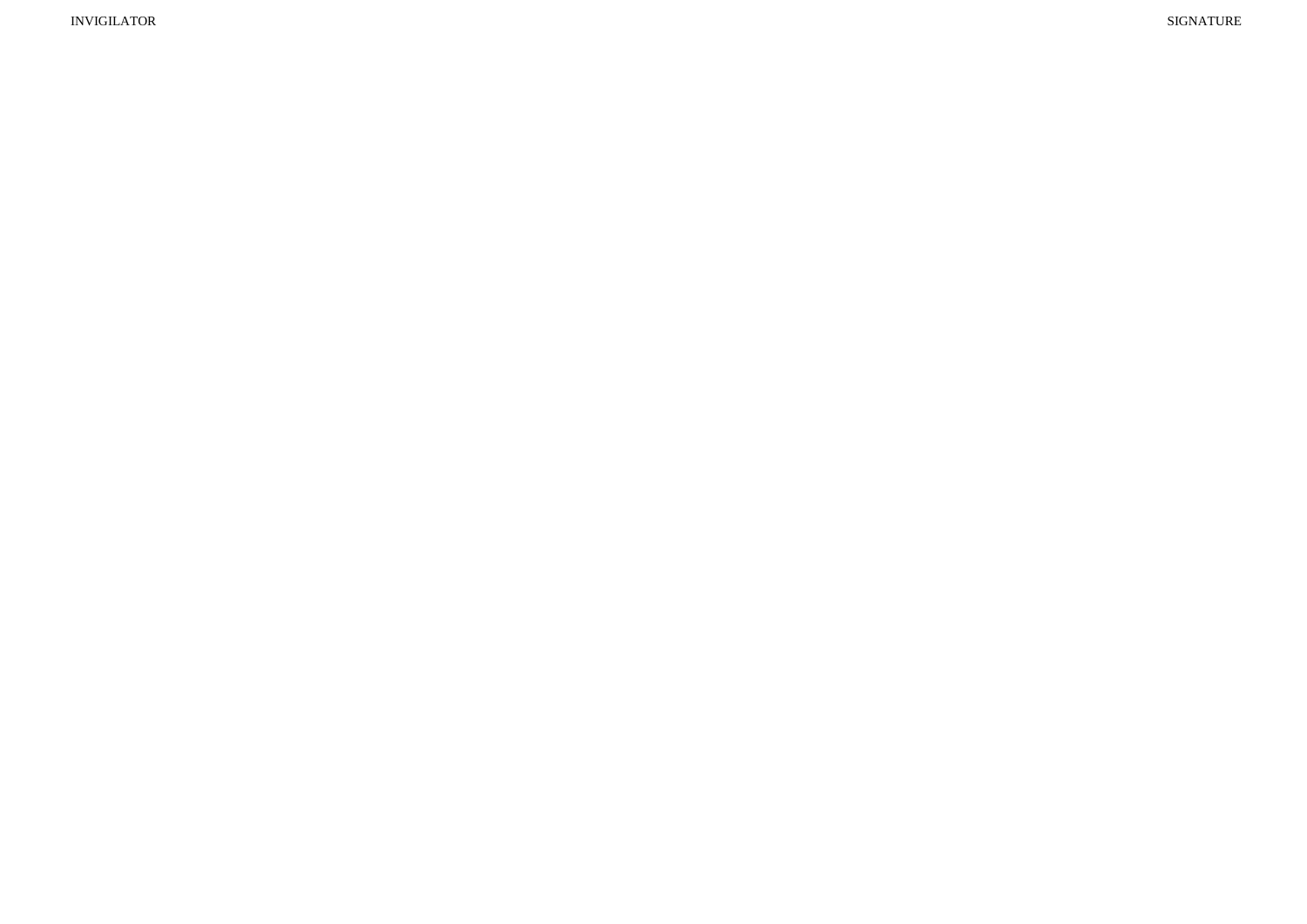### NATIONAL INSTITUTE OF TECHNOLOGY: TIRUCHIRAPPALLI – 620 015

### OFFICE OF THE DEAN (ACADEMIC) SEATING ARRANGEMENTS - B.TECH. VII SEMESTER – I CYCLE TEST – SEPTEMBER – 2015 COMPREHENSIVE VIVA VOCE

 Date: 4/9/2015 TIME: 4:30 PM TO 5:30 PM

HALL : CSE - 302 CODE NO& SUB:

| S. No                   | $\mathsf{A}$ | B | $\mathsf{C}$ | D           | E                                                                                 | F | G. | H |  | K | L.                                                                                            | M | N.         | $\mathbf{O}$          | P | Q | $\mathsf{R}$ |
|-------------------------|--------------|---|--------------|-------------|-----------------------------------------------------------------------------------|---|----|---|--|---|-----------------------------------------------------------------------------------------------|---|------------|-----------------------|---|---|--------------|
|                         |              |   |              | <b>MECH</b> |                                                                                   |   |    |   |  |   |                                                                                               |   | <b>CSE</b> |                       |   |   |              |
| 1                       |              |   |              |             | 111112001   111112016   111112032   111112047   111112063   111112079   111112094 |   |    |   |  |   | 106112001   106112016   106112031   106112046   106112062   106112077   106112092   106112107 |   |            |                       |   |   |              |
| $\overline{2}$          |              |   |              |             | 111112002   111112018   111112033   111112048   111112064   111112080   111112095 |   |    |   |  |   | 106112002   106112017   106112032   106112047   106112063   106112078   106112093             |   |            |                       |   |   |              |
| $\mathbf{3}$            |              |   |              |             | 111112003   111112019   111112034   111112049   111112065   111112081   111112096 |   |    |   |  |   | 106112003   106112018   106112033   106112048   106112064   106112079   106112094             |   |            |                       |   |   |              |
| $\overline{\mathbf{4}}$ |              |   |              |             | 111112004   111112020   111112035   111112050   111112066   111112082   111112097 |   |    |   |  |   | 106112004   106112019   106112034   106112049   106112065   106112080   106112095             |   |            |                       |   |   |              |
| 5                       |              |   |              |             | 111112005   111112021   111112036   111112051   111112067   111112083   111112098 |   |    |   |  |   | 106112005   106112020   106112035   106112050   106112066   106112081   106112096             |   |            |                       |   |   |              |
| 6                       |              |   |              |             | 111112006   111112022   111112037   111112052   111112068   111112084   111112099 |   |    |   |  |   | 106112006   106112021   106112036   106112051   106112067                                     |   |            | 106112082   106112097 |   |   |              |
| 7                       |              |   |              |             | 111112007   111112023   111112038   111112053   111112069   111112085   111112100 |   |    |   |  |   | 106112007   106112022   106112037   106112052   106112068   106112083   106112098             |   |            |                       |   |   |              |
| 8                       |              |   |              |             | 111112008   111112024   111112039   111112054   111112070   111112086   111112101 |   |    |   |  |   | 106112008   106112023   106112038   106112053   106112069   106112084   106112099             |   |            |                       |   |   |              |
| 9                       |              |   |              |             | 111112009   111112025   111112040   111112055   111112071   111112087   111112102 |   |    |   |  |   | 106112009   106112024   106112039   106112054   106112070   106112085   106112100             |   |            |                       |   |   |              |
| 10                      |              |   |              |             | 111112010   111112026   111112041   111112057   111112072   111112088   111112103 |   |    |   |  |   | 106112010   106112025   106112040   106112055   106112071   106112086   106112101             |   |            |                       |   |   |              |
| <b>11</b>               |              |   |              |             | 111112011   111112027   111112042   111112058   111112074   111112089   111112104 |   |    |   |  |   | 106112011   106112026   106112041   106112056   106112072   106112087   106112102             |   |            |                       |   |   |              |
| 12                      |              |   |              |             | 111112012   111112028   111112043   111112059   111112075   111112090   111112105 |   |    |   |  |   | 106112012   106112027   106112042   106112057   106112073   106112088   106112103             |   |            |                       |   |   |              |
| 13                      |              |   |              |             | 111112013   111112029   111112044   111112060   111112076   111112091   111112106 |   |    |   |  |   | 106112013   106112028   106112043   106112059   106112074   106112089   106112104             |   |            |                       |   |   |              |
| 14                      |              |   |              |             | 111112014   111112030   111112045   111112061   111112077   111112092   111112107 |   |    |   |  |   | 106112014   106112029   106112044   106112060   106112075   106112090   106112105             |   |            |                       |   |   |              |
| 15                      |              |   |              |             | 111112015   111112031   111112046   111112062   111112078   111112093   111112108 |   |    |   |  |   | 106112015   106112030   106112045   106112061   106112076   106112091   106112106             |   |            |                       |   |   |              |

Roll No. of Absentees:-------------------------------------------------------------------------------------------------------------------------------------------------------------------------------------------------------------------------------------------------------------------------------------------------------------

---------------------------------------------------------------------------------------------------------------------------------------------------------------------------------------------------------------------------------------------------------------------------------